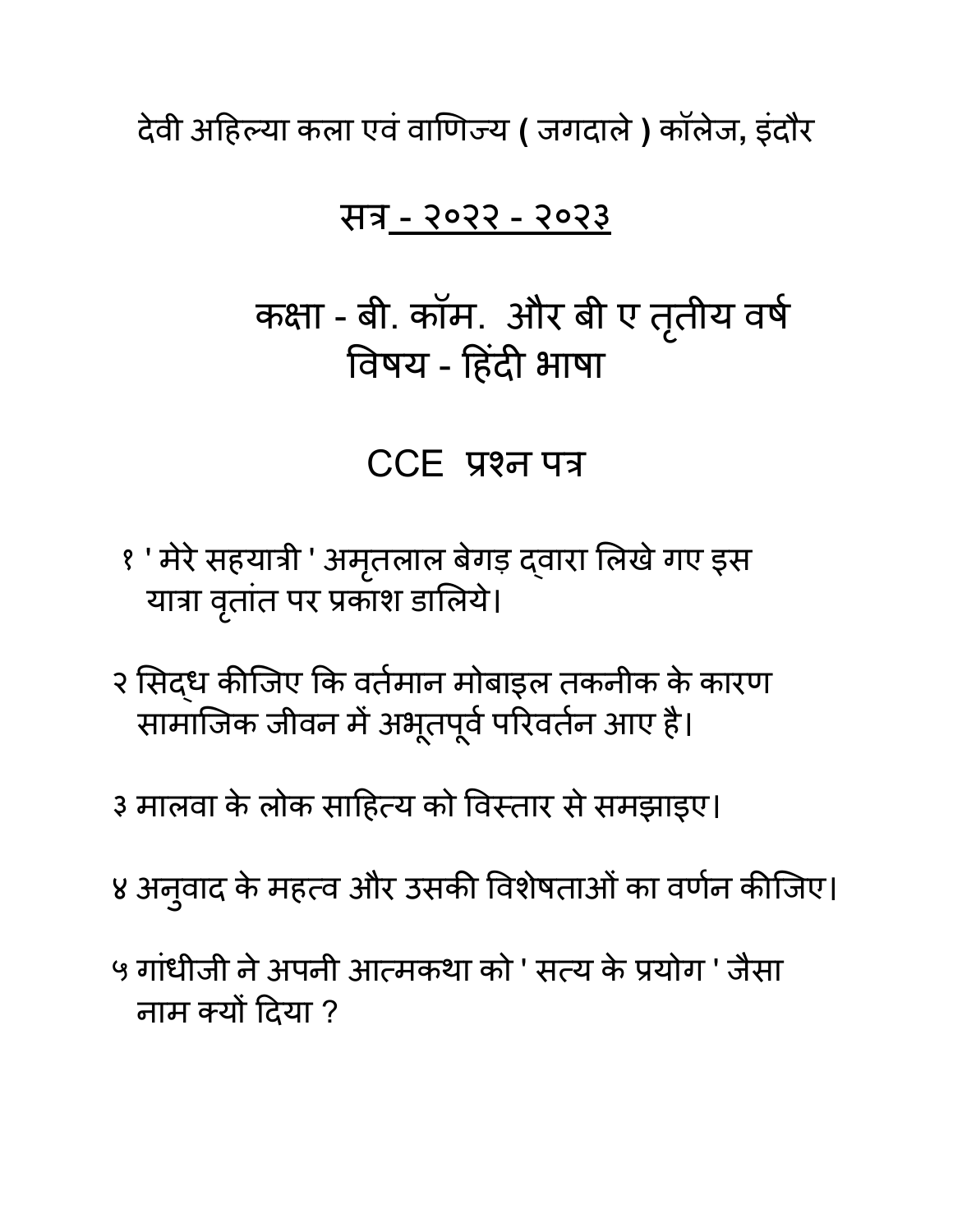# **Devi Ahilya Arts and Commerce College Session-2021-2022 Class-B.A+B.Com 3 Year Subject –English language Multiple Choice Question**

# 1**. Stopping of the poet by the woods may be thought as:**

a) Queer by the on looker b) Queer by the poet

c) Queer by the owner d) Queer by the house

#### **2. Ruskin Bond was born in:**

- a) Himachal Pradesh b) Madhya Pradesh
- c) Delhi d) Chennai
- **3. on the Rule of the Road as an essay about**-
- a) Traffic Rules b) Road accident

c) Liberty and its limitations d) manners and manner sisms of the people on the road

Short Answer type Questions

## **2. Answer the following questions in one sentences each.**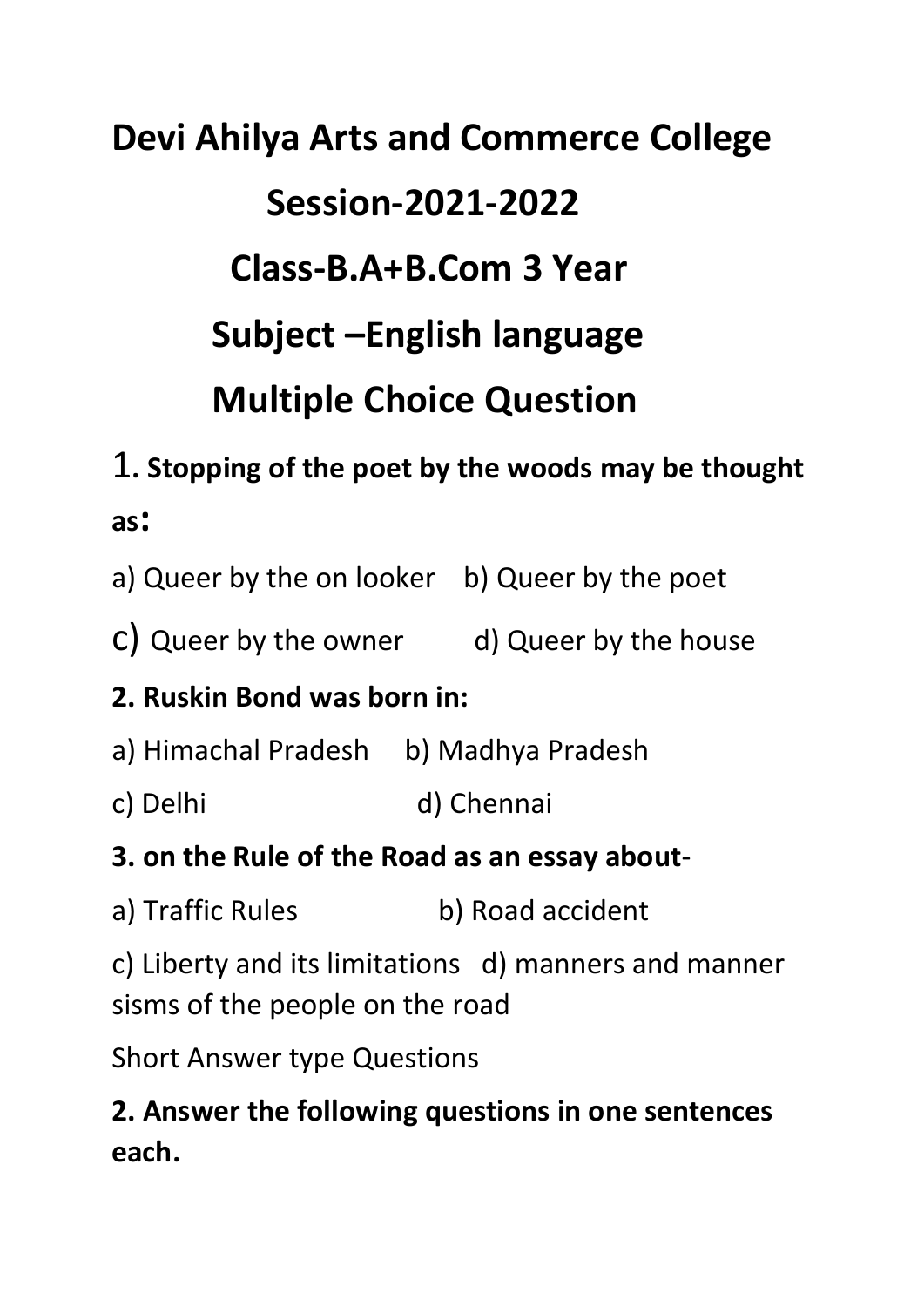- I) Where does the poet stop with his horse?
- 2) Where does Ruskin Bond reside now?
- 3) What was the weekly income of Velan's father?
- 4) What is meant by the rules of the Road?
- 5) "What is meant by the expression "*seeker after God"*?

## **3) Exercises**

## **3) Put the following sentences into the passive voice.**

- I) They found her guilty of murder.
- 2) Who killed the tiger?

#### **Change the speech of the following sentences.**

#### **(Direct to indirect speech)**

1) Rahul asked me, did you see the cricket match on TV last night?

2) Ram said, I am very busy now.

#### **Confusing words**

- 1) Access-
- 1) Excess-
- 2) Patrol-
- 2) Petrol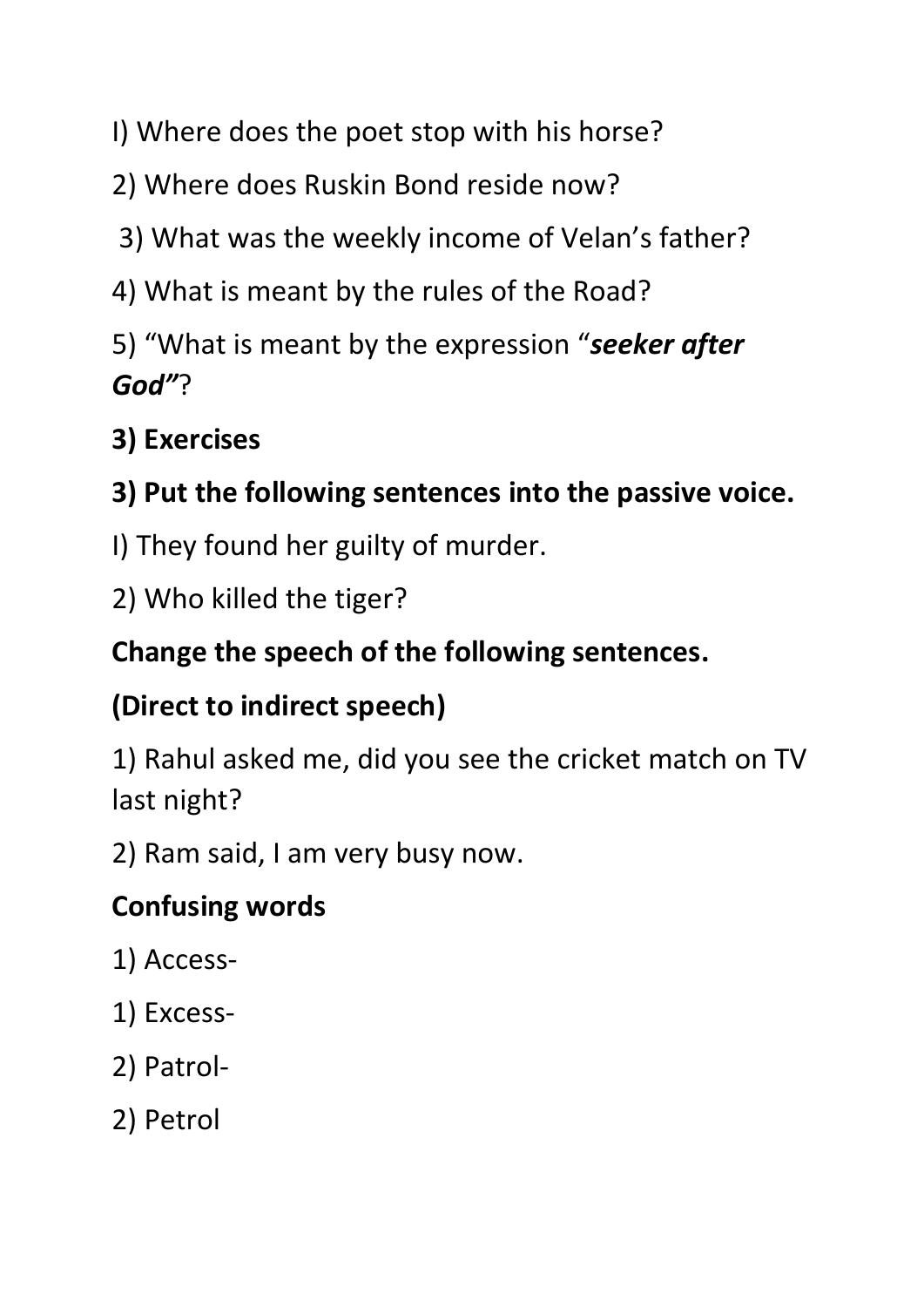4) An *NSS Camp* was organized at your college that you recently attended .Report and record the events at the camp and your experience of it in your own words.

5) Write an *email* to your friend on his success in the examination.

6) Write your *CV applying* for the post of Assistant Lecturer in Kendriya Vidhyalaya, indore.